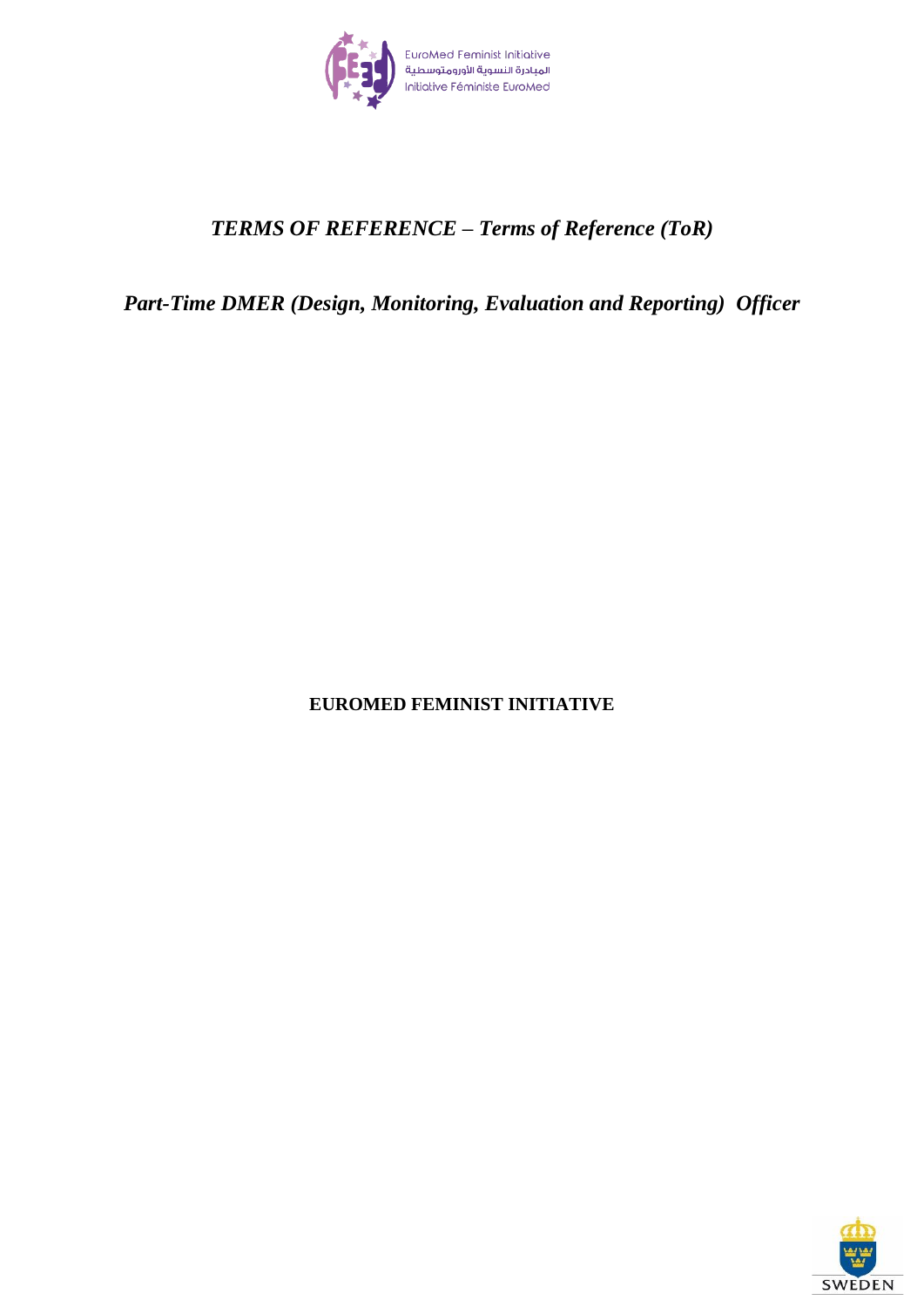

# **Background**

EuroMed Feminist Initiative (EFI) is a policy network that encompasses women's rights organizations from the two shores of the Mediterranean and advocates for gender equality and women's rights as inseparable from democracy building and citizenship, for political solutions to all conflicts, and for the right of peoples to self-determination. EFI seeks to improve and promote women's rights as universal human rights, the value of gender equality and the use of non-violent means to solve conflicts. Our criterion and position align with the international resolutions and conventions and regional instruments promoting the universality of women's rights and strengthening women's impact and voices in conflict resolution.

#### **Introduction**

The DMER Officer will support EFI to enhance its internal monitoring  $\&$  evaluation capacities and will effectively collect data for both internal and partners' activities throughout the year.

#### **Objectives of the consultancy**

EFI is seeking a part-time DMER Officer to provide support on the tracking of internal activities, as well as the activities of EFI's partners. In collaboration with EFI's program team, the Officer will be expected to provide quantitative and qualitative data collection throughout the year. He/She will work directly with the program team to report regularly on M&E data.

#### **Scope of work**

Upon completion of the tasks, all the activities that EFI and the partners have conducted during 2022 should be effectively tracked, and the quantitative and qualitative data collection should be completed.

#### **Expected Deliverables:**

- Develop a detailed monitoring and evaluation plan for activities, outlining the data collection analysis and reporting tool and processes.
- Develop and keep up to date on a monthly bases a data collection sheet for both EFI and its partners.
- Submit monthly reports outlining progress, outcomes, and results.
- Submit a final report that summarises the activities that EFI and partners have developed during the year with the necessary disaggregation.

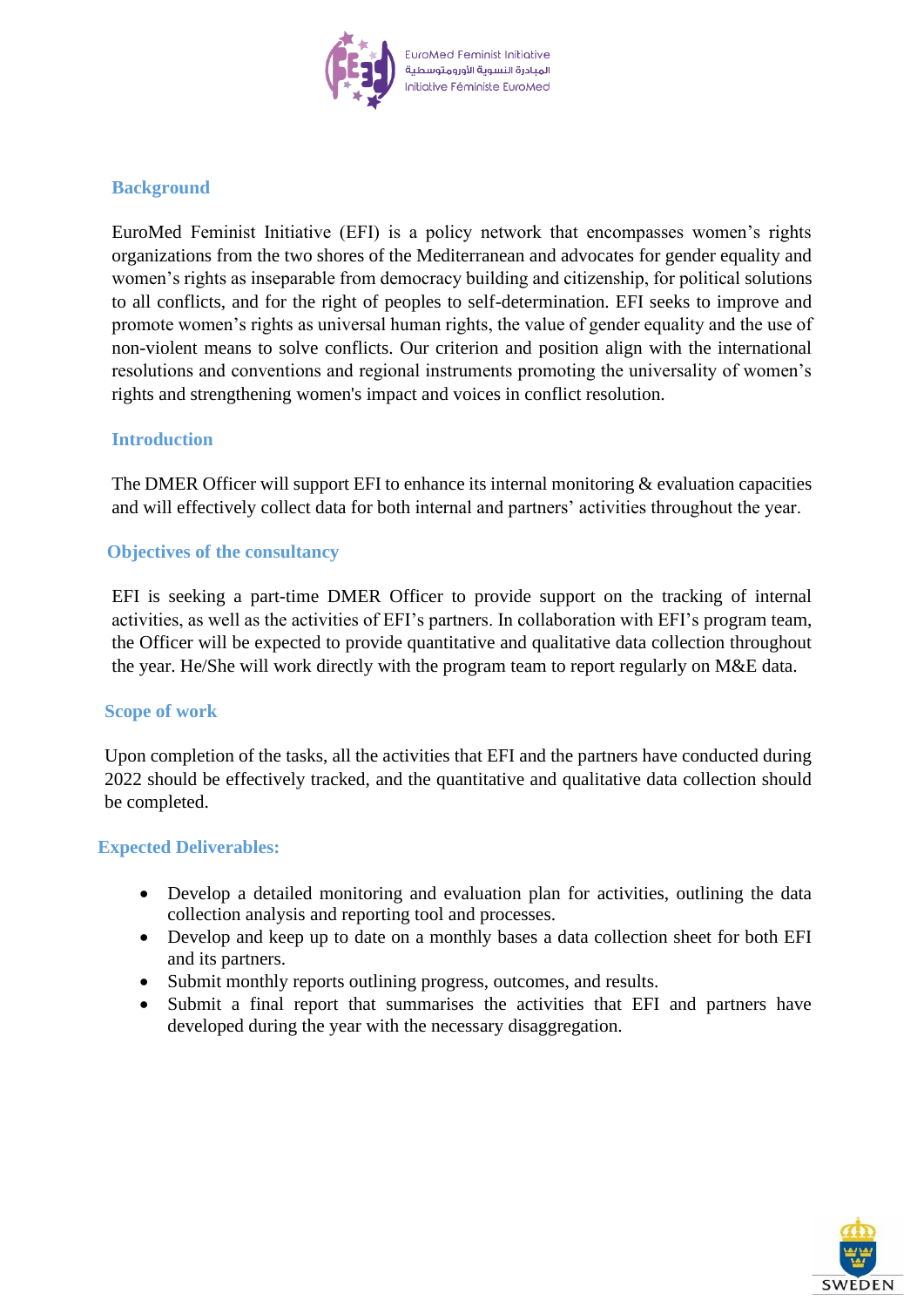

# **Main Duties:**

- Track all internal activities of EFI and activities of our partners in 2022 and monitor and evaluate overall progress on achievement of results
- Provide data collection, collation, storage, analysis, and reporting, ensuring that data is of high quality.
- Design, review and enhance M&E tools and implement monitoring and evaluation of the activities of the EFI and partners including M&E trackers, logframes, indicator tracking Sheets, and Activity Tracking Sheets .
- Validate M&E data through verifying pre and post analysis results, attendance sheets and other reporting tools.
- Advise on all the necessary tools including systems for collecting, storing data and measuring the performance of the, as well as tracking the participants during the training activities, and following up with them afterwards.
- Develop baseline data for each activity in the Syria program.
- Identify and document lessons learned and best practices.

# **Timeline:**

The Officer will work part-time, from the  $1<sup>st</sup>$  of June until the  $31<sup>st</sup>$  of December and will be asked to come to the office up to two times a week. The officer should be available three times a week to work for 4 hours between 9 am and 5 pm Beirut time.

# **Qualifications, Background and Experience:**

#### **Background and Experience:**

- Three to five years of professional experience in the development of M&E systems and results-based management for NGOs and/or international projects.
- Verified accomplishment in designing, implementing and operating M&E systems from project commencement to closeout stages is required.
- Knowledge and experience in designing M&E systems and conducting evaluations.
- Excellent writing and analytical skills in drafting reports and ability to measure impact of the activities and programs.
- Proficiency in written and oral English is mandatory for the position. Knowledge of French is appreciated.
- Understanding and knowledge of computer applications such as MS Word, Excel, and data base management.
- Bachelor's or Master's degree in information management, Social Sciences, Humanities, or other relevant academic background.